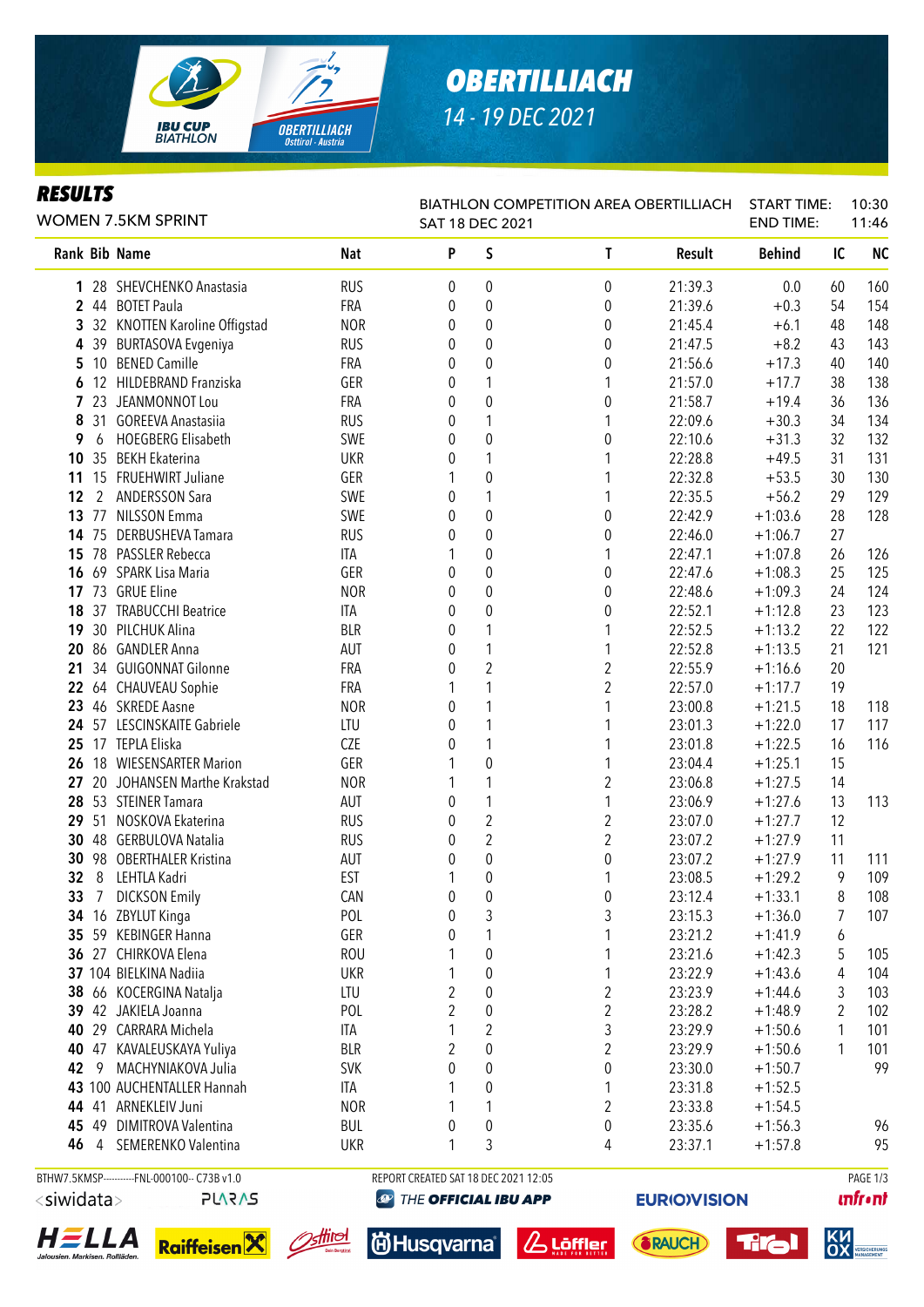

# *OBERTILLIACH 14 - 19 DEC 2021*

#### *RESULTS*

| ILLJVLI J<br>WOMEN 7.5KM SPRINT |    |                               |            | <b>BIATHLON COMPETITION AREA OBERTILLIACH</b><br>SAT 18 DEC 2021 |                         |                         |         | <b>START TIME:</b><br><b>END TIME:</b> |    | 10:30<br>11:46 |  |
|---------------------------------|----|-------------------------------|------------|------------------------------------------------------------------|-------------------------|-------------------------|---------|----------------------------------------|----|----------------|--|
|                                 |    | Rank Bib Name                 | <b>Nat</b> | P                                                                | S                       | $\mathsf{T}$            | Result  | <b>Behind</b>                          | IC | <b>NC</b>      |  |
|                                 |    | 47 13 GHILENKO Alla           | <b>MDA</b> | 1                                                                | 0                       | 1                       | 23:37.6 | $+1:58.3$                              |    | 94             |  |
| 48                              |    | 25 HALVARSSON Ella            | SWE        | 1                                                                | $\boldsymbol{0}$        | 1                       | 23:39.9 | $+2:00.6$                              |    |                |  |
| 49                              | 11 | <b>HRISTOVA Lora</b>          | <b>BUL</b> | 0                                                                | 1                       | 1                       | 23:40.8 | $+2:01.5$                              |    | 92             |  |
| 50                              |    | 55 ANDERSSON Ingela           | SWE        | 3                                                                | $\boldsymbol{0}$        | 3                       | 23:41.7 | $+2:02.4$                              |    |                |  |
|                                 |    | 51 71 TOMASZEWSKA Natalia     | POL        | 0                                                                | 1                       | 1                       | 23:43.1 | $+2:03.8$                              |    | 90             |  |
|                                 |    | 52 89 NORDVANG Randi Sollid   | <b>NOR</b> | 0                                                                | 3                       | 3                       | 23:48.8 | $+2:09.5$                              |    |                |  |
| 53                              | 81 | <b>KRYVONOS Anna</b>          | <b>UKR</b> | 0                                                                | 3                       | 3                       | 23:49.8 | $+2:10.5$                              |    |                |  |
|                                 |    | 54 33 GASPARIN Elisa          | SUI        | 0                                                                | $\overline{2}$          | $\overline{2}$          | 23:50.0 | $+2:10.7$                              |    | 87             |  |
| 55                              |    | 92 CICHON Kamila              | POL        | 0                                                                | 0                       | $\boldsymbol{0}$        | 23:55.6 | $+2:16.3$                              |    |                |  |
| 56                              |    | 52 VINKLARKOVA Tereza         | <b>CZE</b> |                                                                  | $\overline{c}$          | 3                       | 24:01.0 | $+2:21.7$                              |    | 85             |  |
| 57                              |    | 14 JUPPE Anna                 | <b>AUT</b> |                                                                  | 3                       | 4                       | 24:05.4 | $+2:26.1$                              |    |                |  |
| 58                              |    | 93 SCHNEIDER Sophia           | GER        |                                                                  | $\overline{2}$          | 3                       | 24:10.0 | $+2:30.7$                              |    |                |  |
| 59                              |    | 22 SEMERENKO Vita             | <b>UKR</b> | $\overline{2}$                                                   | $\overline{2}$          | 4                       | 24:16.7 | $+2:37.4$                              |    |                |  |
| 60                              |    | 54 BULINA Sandra              | LAT        | 1                                                                | 1                       | $\overline{c}$          | 24:19.3 | $+2:40.0$                              |    | 81             |  |
| 61                              |    | 24 MORTON Darcie              | AUS        | 1                                                                | $\mathbf 0$             | 1                       | 24:21.2 | $+2:41.9$                              |    | 80             |  |
| 62                              | 5  | <b>MEIER</b> Lea              | SUI        | 0                                                                | $\overline{c}$          | $\overline{c}$          | 24:22.0 | $+2:42.7$                              |    | 79             |  |
| 63                              | 45 | MACHYNIAKOVA Veronika         | <b>SVK</b> | 0                                                                | 1                       | 1                       | 24:26.8 | $+2:47.5$                              |    | 78             |  |
|                                 |    | 64 97 RICHARD Jeanne          | FRA        | $\overline{2}$                                                   |                         | 3                       | 24:27.7 | $+2:48.4$                              |    |                |  |
|                                 |    | 65 60 KERANEN Noora Kaisa     | <b>FIN</b> | $\mathbf{0}$                                                     | $\overline{2}$          | $\overline{2}$          | 24:28.0 | $+2:48.7$                              |    | 76             |  |
| 66                              | 3  | LIGHTFOOT Amanda              | GBR        |                                                                  | 4                       | 5                       | 24:41.0 | $+3:01.7$                              |    | 75             |  |
|                                 |    | 67 68 ABE Mariya              | <b>KOR</b> |                                                                  | 0                       |                         | 24:42.7 | $+3:03.4$                              |    | 74             |  |
| 68                              |    | 99 SEPANDJ Darya              | CAN        | 0                                                                | $\overline{c}$          | 2                       | 24:43.3 | $+3:04.0$                              |    | 73             |  |
| 69                              |    | 94 LINDQVIST Nicolina         | SWE        | 1                                                                | 1                       | $\overline{c}$          | 24:51.6 | $+3:12.3$                              |    |                |  |
| 70                              | 1  | SABULE Annija                 | LAT        | 0                                                                | 1                       | 1                       | 24:51.7 | $+3:12.4$                              |    | 71             |  |
| 71                              |    | 40 SHERRINGTON Jenna          | CAN        | 1                                                                | 1                       | $\boldsymbol{2}$        | 24:53.1 | $+3:13.8$                              |    | 70             |  |
|                                 |    | 72 63 GOWLING Gillian         | CAN        | 0                                                                | $\overline{\mathbf{c}}$ | $\overline{\mathbf{c}}$ | 24:54.7 | $+3:15.4$                              |    |                |  |
| 73                              |    | 95 BARMETTLER Flavia          | SUI        | 0                                                                | $\overline{2}$          | $\overline{c}$          | 25:01.6 | $+3:22.3$                              |    | 68             |  |
|                                 |    | 74 67 LIIV Lisbeth            | <b>EST</b> | 1                                                                | 1                       | $\overline{c}$          | 25:03.7 | $+3:24.4$                              |    | 67             |  |
|                                 |    | 75 62 MEINEN Susanna          | SUI        | 0                                                                | 4                       | 4                       | 25:12.8 | $+3:33.5$                              |    |                |  |
|                                 |    | 76 79 JURCOVA Natalie         | <b>CZE</b> | 1                                                                | $\mathbf 1$             | $\boldsymbol{2}$        | 25:13.8 | $+3:34.5$                              |    | 65             |  |
|                                 |    | 77 43 KO Eunjung              | KOR        | $\boldsymbol{2}$                                                 | $\overline{c}$          | 4                       | 25:15.1 | $+3:35.8$                              |    | 64             |  |
|                                 |    | 78 56 KOZICA Anika            | CRO        | 0                                                                | $\overline{c}$          | $\overline{2}$          | 25:18.1 | $+3:38.8$                              |    | 63             |  |
|                                 |    | 79 58 GAIM Grete              | EST        |                                                                  | $\overline{ }$          | $\overline{\mathbf{c}}$ | 25:18.9 | $+3:39.6$                              |    | 62             |  |
| 80                              |    | 50 FUKUDA Hikaru              | <b>JPN</b> | $\boldsymbol{2}$                                                 | 1                       | 3                       | 25:19.5 | $+3:40.2$                              |    | 61             |  |
|                                 |    | 81 102 LEJSEK Klara           | <b>CZE</b> | 0                                                                | 3                       | 3                       | 25:20.4 | $+3:41.1$                              |    |                |  |
|                                 |    | 82 91 BALABANOVA Sofia        | EST        | 0                                                                | 1                       | 1                       | 25:20.9 | $+3:41.6$                              |    |                |  |
|                                 |    | 83 72 LEINAMO Sonja           | <b>FIN</b> | 2                                                                | 3                       | 5                       | 25:34.9 | $+3:55.6$                              |    | 55             |  |
|                                 |    | 84 96 ENKHBAYAR Ariuntungalag | MGL        | 1                                                                | 2                       | 3                       | 25:36.3 | $+3:57.0$                              |    | 53             |  |
|                                 |    | 85 101 LUKKARINEN Nenna       | <b>FIN</b> |                                                                  | 0                       | 1                       | 25:39.4 | $+4:00.1$                              |    | 51             |  |
| 86                              |    | 76 YOLOVA Stefani             | <b>BUL</b> | 1                                                                | 2                       | 3                       | 25:43.9 | $+4:04.6$                              |    | 49             |  |
| 87                              |    | 80 MEZDREA Andreea            | <b>ROU</b> | 2                                                                | 2                       | 4                       | 25:45.5 | $+4:06.2$                              |    | 47             |  |
| 88                              |    | 84 IRVANKOSKI Emilia          | <b>FIN</b> |                                                                  | 2                       | 3                       | 25:48.2 | $+4:08.9$                              |    |                |  |
| 89                              |    | 38 VOLKEN Flurina             | SUI        | 1                                                                | 3                       | 4                       | 25:49.3 | $+4:10.0$                              |    |                |  |
| 90                              |    | 36 MARTON Eniko               | <b>ROU</b> | 3                                                                | 2                       | 5                       | 25:50.1 | $+4:10.8$                              |    | 41             |  |
| 91                              |    | 88 TUMUR Ariunbold            | MGL        | 1                                                                | 1                       | $\boldsymbol{2}$        | 25:54.2 | $+4:14.9$                              |    | 39             |  |
|                                 |    | 92 87 ANUFRYIENKA Karyna      | <b>BLR</b> | 0                                                                | 2                       | 2                       | 25:54.9 | $+4:15.6$                              |    | 37             |  |
|                                 |    |                               |            |                                                                  |                         |                         |         |                                        |    |                |  |

BTHW7.5KMSP----------FNL-000100-- C73B v1.0 REPORT CREATED SAT 18 DEC 2021 12:05 REPORT CREATED SAT 18 DEC 2021 12:05 <siwidata>

**PLARAS** 





<u>ztlitol</u>

**@ THE OFFICIAL IBU APP** 

**id**Husqvarna®

*& Löffler* 

**EURIO)VISION** 

**unfront**